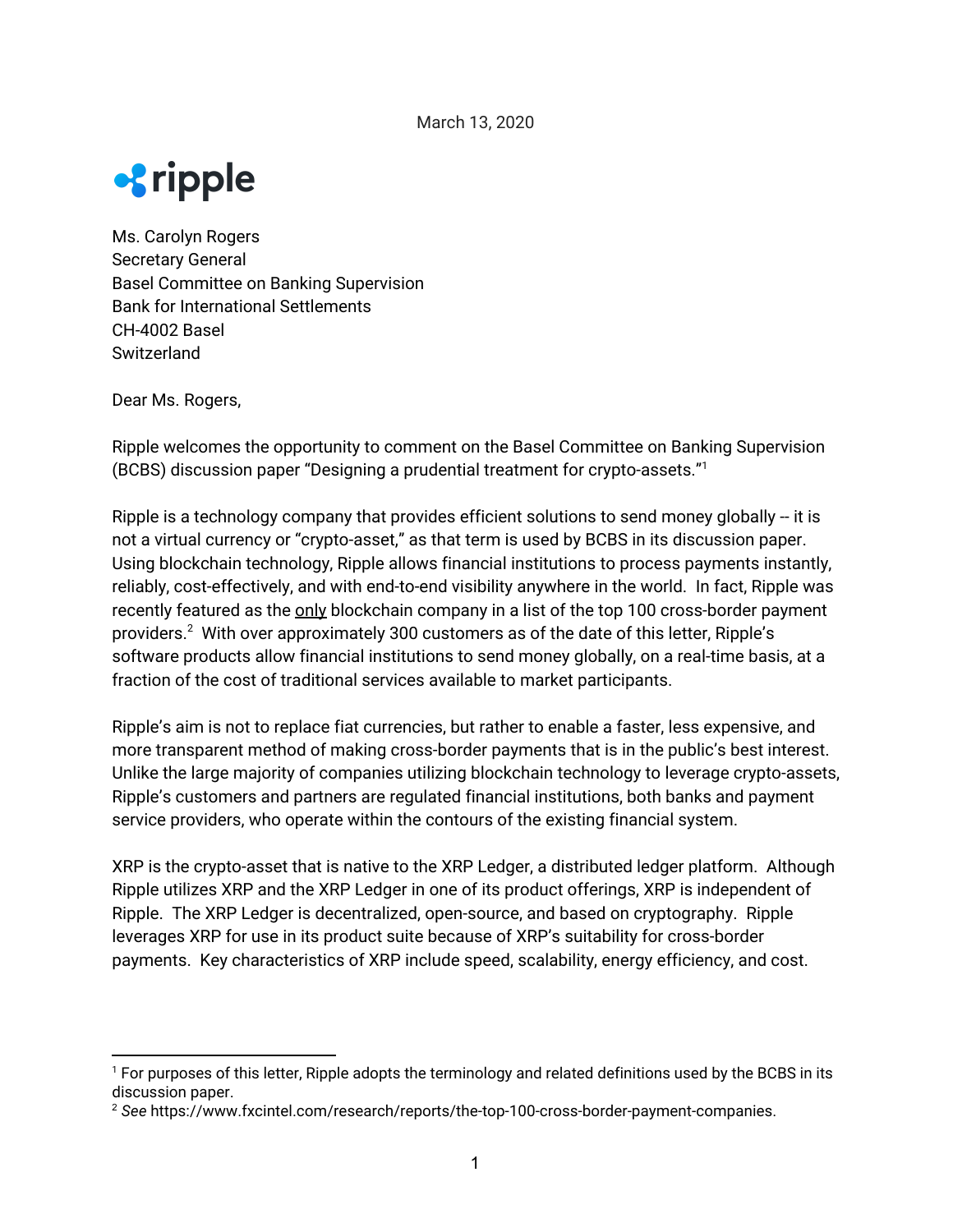Ripple respectfully submits the following responses to questions 1-7 and 9 set forth in the discussion paper, and emphasizes again that XRP exists separately and independently from any enterprise, including Ripple.

# **Q1. What features of crypto-assets should be considered in the context of developing any potential prudential regulatory definition? Please describe the features and their relevance for the prudential treatment of crypto-assets.**

BCBS acknowledges there "is no single or generally-recognised definition of crypto-assets at present," though it cites several examples of "current technological and design features of crypto-assets relative to other traditional asset classes," including their "[d]igital/virtual nature," "[r]eliance on cryptography," and "[u]se of distributed ledger technology." Ripple respectfully submits such assets should not be solely defined relative to a specific technology (e.g., cryptography), but, for these purposes, should instead fall under broader headings such as "digital assets" or "convertible virtual currencies" and subsequently classified depending on the particular economic function and purpose they serve. Such an approach is consistent with that taken by other jurisdictions like the UK, which has issued a token classification that does not turn on whether a business model uses distributed ledger technology. $^3$ 

More specifically, in the UK, exchange tokens, which "can be used to facilitate regulated payment services" $^4$  and utility tokens, which "provide[s] consumers with access to a current or prospective product or service and often grant[s] rights similar to pre-payment vouchers" $^5$  are both considered to be "unregulated tokens" (i.e., tokens that do not provide rights or obligations akin to specified investments) that fall outside the Financial Conduct Authority's (FCA) regulatory perimeter.<sup>6</sup> This stands in contrast to security tokens, which are described as "tokens with specific characteristics that mean they provide rights and obligations akin to specified investments" $^7$  and do fall within the FCA's regulatory perimeter, as well as that of the Prudential Regulatory Authority, as necessary.

The FCA has recognized that XRP is a hybrid exchange/utility token $^{\circ}$ , leaving it outside of its regulatory perimeter. $^9\,$  We believe these types of designations -- which consider each token's

<sup>3</sup> *See* [https://www.fca.org.uk/publication/policy/ps19-22.pdf,](https://www.fca.org.uk/publication/policy/ps19-22.pdf) Appendix 1, § 18.

<sup>4</sup> *Id.* § 2.15. The FCA went on to note that unregulated tokens, which includes exchange tokens, "can be used to facilitate regulated payment services such as international money remittance" and it had seen several cases where such tokens were used "to make things cheaper and faster on a small scale." *Id.* Appendix 1, § 57.

<sup>5</sup> *Id.* § 2.21.

<sup>6</sup> *Id.* Appendix 1, §§ 43, 50.

<sup>7</sup> *Id.* § 1.9.

<sup>8</sup> [https://www.fca.org.uk/publication/consultation/cp19-22.pdf,](https://www.fca.org.uk/publication/consultation/cp19-22.pdf) § 2.7.

<sup>&</sup>lt;sup>9</sup> The FCA acknowledged that while exchange tokens "can be acquired and held for the purpose of speculation rather than exchange," it did "not view this as being sufficient for exchange tokens to constitute specified investments. The analogy would be an individual holding different fiat currency or a commodity, both of which are unregulated, in the hope of a gain."

<https://www.fca.org.uk/publication/policy/ps19-22.pdf>, Appendix 1, § 42.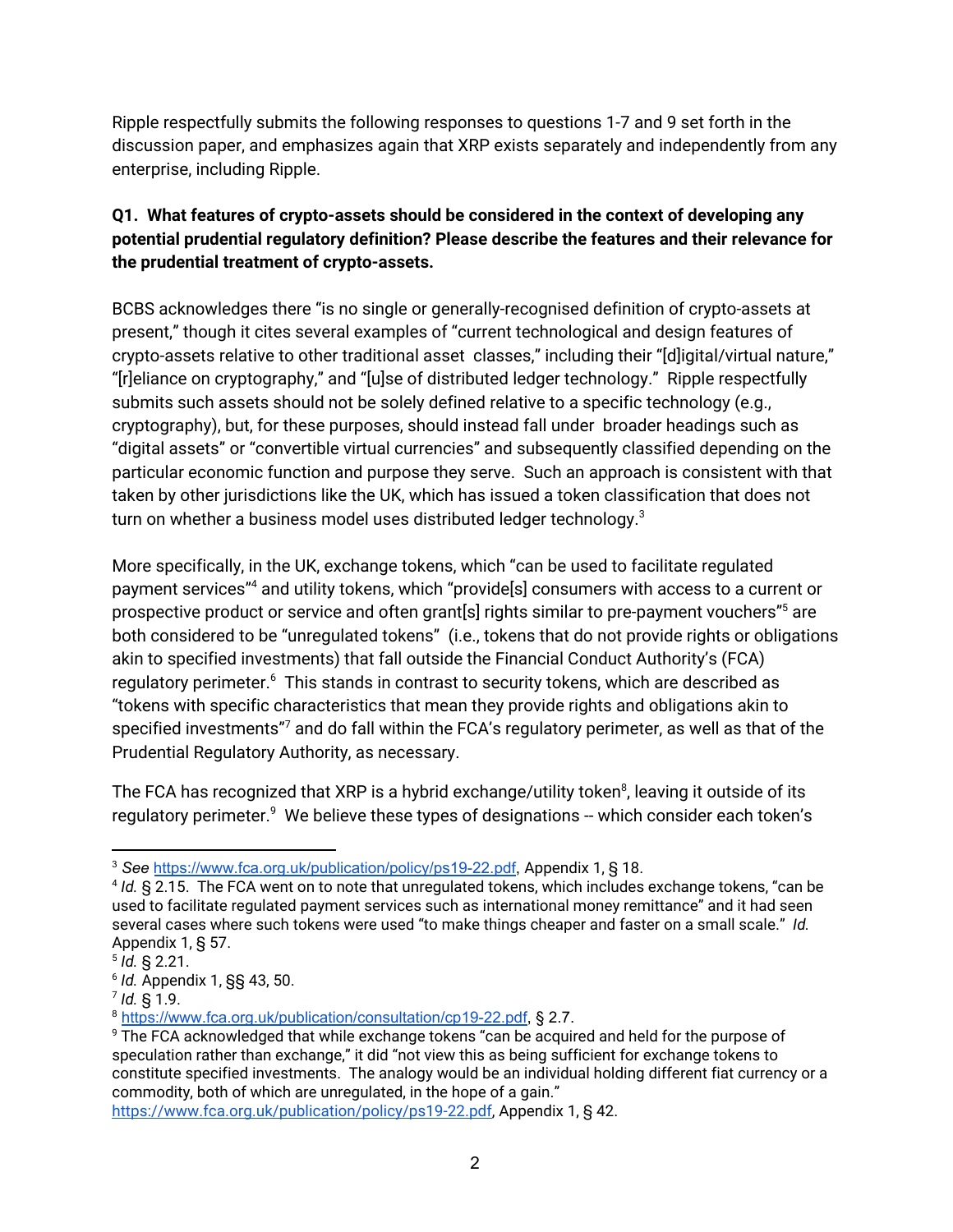economic purpose and function -- and the degree of regulation assigned to them, should be accounted for when designing prudential treatment for crypto-assets generally. To the extent crypto-assets move from one category to another, as the FCA recognized they might, $^{10}$  any treatment should necessarily be flexible enough to account for such a shift.

# **Q2. What are the main economic and related functions and potential sources of value of crypto-assets that are relevant in the context of developing a prudential treatment? To what extent do these functions and potential sources of value affect the relative prudential risks of different crypto-assets for banks? Are there other potential sources of value that are relevant in designing a prudential treatment for crypto-assets?**

In its discussion paper, BCBS distinguishes between crypto-assets that may be used for "one or several of the following economic functions," including payments and exchanges, investments/securities, and utility access. We believe that XRP falls within the "payment" category as it shares many of the same use case characteristics: its usage facilitates cross-border payments; no rights to Ripple are conferred by XRP; and the XRP Ledger, through which XRP transactions are validated, is a decentralized, distributed ledger platform.

While we do not purport to advise on all crypto-assets, we believe that crypto-assets used by regulated financial institutions and payment providers as a bridge for exchange or payment purposes, like XRP, are inherently less risky than other crypto-assets that could be deemed investments or securities since XRP does not present any counterparty risk and does not grant the holder any claim against or control over an "issuer." The value of XRP is set by market forces as it is traded on approximately 150 exchanges globally. Accordingly, we believe any prudential treatment applied should be reduced proportionally as assets like XRP pose less systemic risk to the financial system.

# **Q3. What benefits do crypto-assets provide for the banking system, and the provision of financial services more generally?**

As BCBS recognizes, different types of crypto-assets can serve different functions in the banking system. Ripple's use of XRP in conjunction with its software products allows financial institutions to settle cross-border transactions globally, on a real-time basis, at a fraction of the cost of traditional services available to market participants.

Historically, remittance providers enable payments by pre-funding correspondent accounts. This not only traps enormous amounts of capital, but also creates foreign exchange and foreign counterparty risks that often must be hedged. The trapped capital also creates compliance costs and large lost opportunity costs. This process limits the reach of efficient payment solutions to high-volume currency pairs and is a major driver of the high fees being charged to

<sup>10</sup> <https://www.fca.org.uk/publication/consultation/cp19-22.pdf>, § 2.7.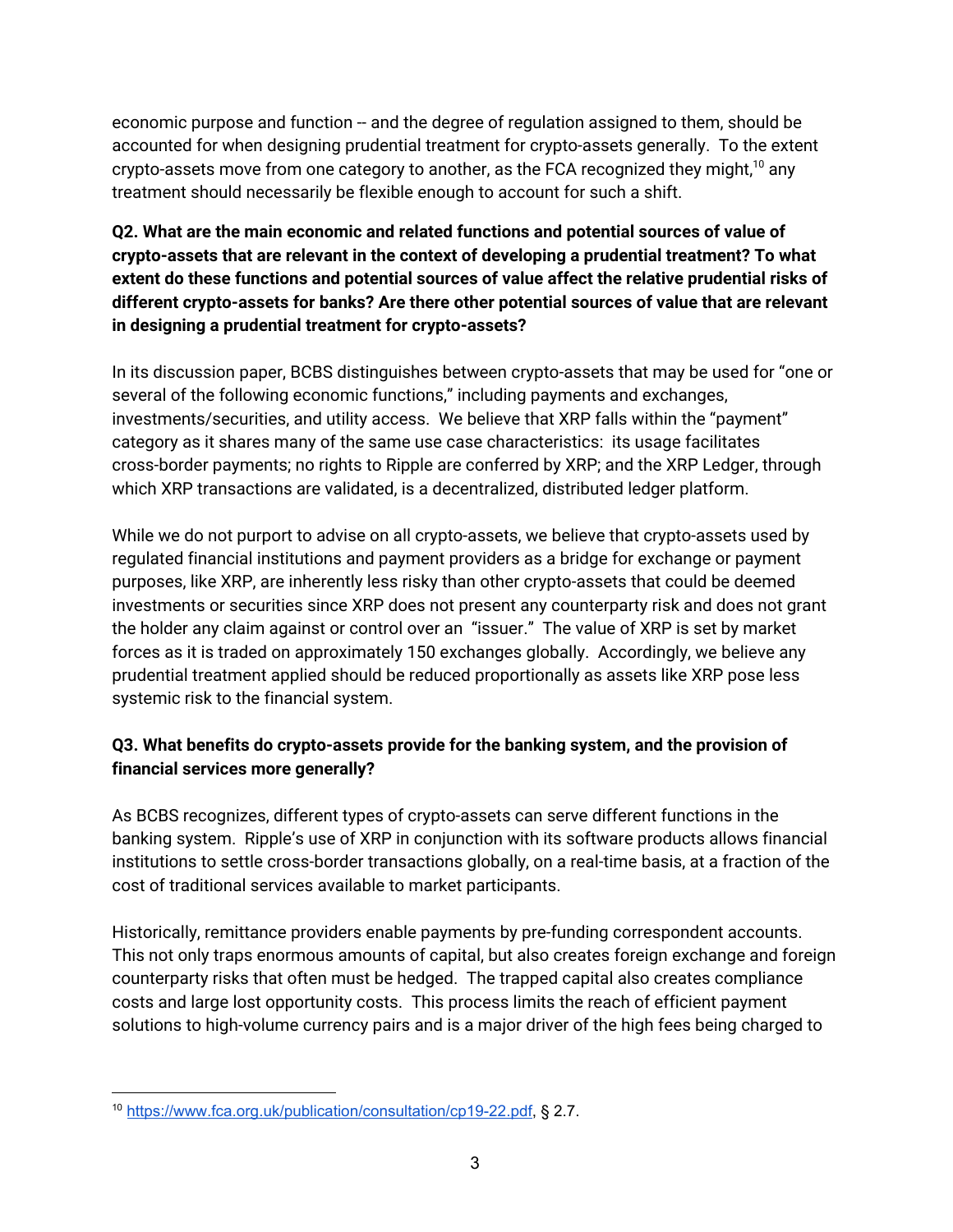customers sending smaller amounts to friends and families overseas. Payments between less frequently-traded currencies can be even more expensive and cumbersome.

Crypto-assets specifically designed for payments -- like XRP -- have the potential to reduce these limitations by enabling payments without the need to pre-fund overseas. Ripple's software leverages XRP as a bridge between currencies. This allows financial institutions to access liquidity on demand through digital asset exchanges without having to pre-fund accounts in the destination country. The payer and payee continue to use fiat currency for their payment, with XRP used as a bridge between the regulated financial institutions that are facilitating the remittance transaction. This is particularly useful for smaller institutions with limited capital; using Ripple products, they can achieve broad global payment reach without additional capital needs. 11

Ripple's aim is not to replace fiat currencies, but rather enable a faster, less expensive, and more transparent method of making payments that is in the public's best interest. Ripple's solution can also serve as bridge between crypto and crypto and crypto and fiat. For example, a Central Bank Digital Coin can be bridged to another store of value using Ripple's products.

### **Q4. What additional factors affect the risk profile of different crypto-assets which are relevant in the context of determining a prudential treatment?**

In its discussion paper, BCBS recognizes that "validators" are a relevant factor in distinguishing between the relative risks of crypto-assets. Specifically, BCBS notes that "[f]or certain crypto-assets, the validation could be carried out predominantly by a small group of validators; the behaviour of these validators could potentially significantly impact the value of [a] relevant crypto-asset."

Ripple agrees that validation in particular deserves close scrutiny in determining a prudential treatment. Proof-of-Work networks like Bitcoin and Ethereum concentrate mining power among those users who have the most advanced hardware and cheapest energy sources to deploy. $^{12}$ Over time, these networks -- because of miner incentives -- become more centralized, not less. By contrast, the XRP Ledger uses "consensus" to validate transactions. Consensus is a fast, low-cost process that requires negligible energy consumption, making it more efficient and sustainable than the Proof-of-Work approach. More importantly, nodes running the XRP Ledger software identify consensus validators to review and confirm transactions without incentivizing any one party. $^{13}$  Nodes can modify their consensus validators at any time -- to the extent the node disagrees with the actions of its consensus validator, it can immediately replace it with

<sup>&</sup>lt;sup>11</sup> We believe that use of Ripple software, in conjunction with XRP, has the potential to reduce costs by 40-60%. <https://ripple.com/ripplenet/on-demand-liquidity>.

<sup>&</sup>lt;sup>12</sup> Bitcoin and Ethereum mining power is concentrated in China.

 $13$  XRP Validators act as standard servers that run software and perform the purely mechanical work of making sure proposed transactions meet the XRP Ledger Protocol's requirements. *See* <https://xrpl.org/consensus.html>.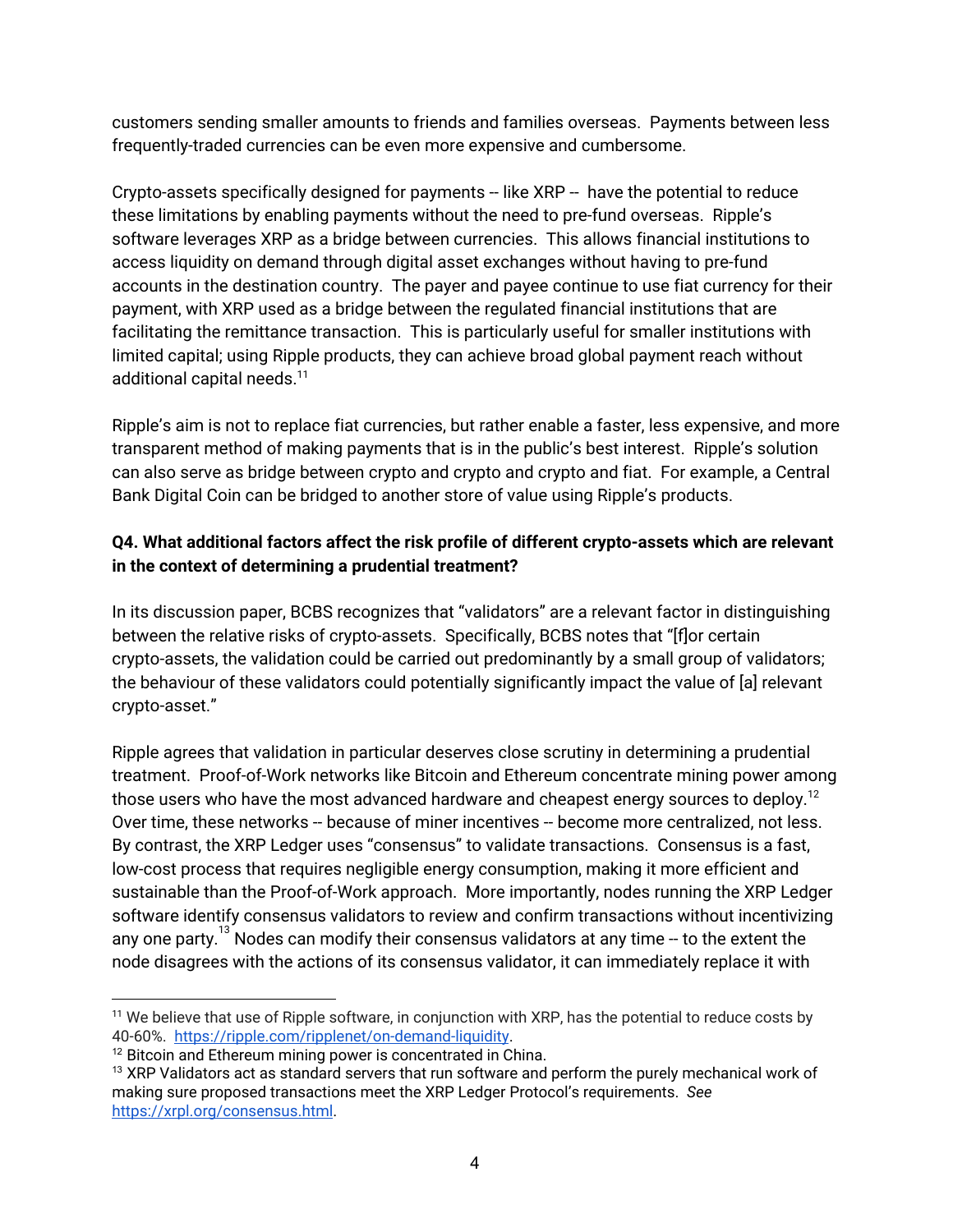one it prefers. Validators also review and vote on changes to the network; 80% of validators are required to approve a change. Validators are different from miners because they are not paid when they order and validate transactions. Of the approximately 150 validators today, Ripple runs only six.

This stands in direct contrast to Bitcoin, for which four miners control over 51 percent of the hashrate, meaning they have total control over the validation of transactions on the blockchain.  $14$  In addition, three miners control over 51 percent of Ether's average weekly capacity, with a large number of pools also located in China. $^{15}$  This effectively allows a minority of miners to wield veto power and control which transactions are approved and which are not.

Whether a crypto-asset is truly decentralized is a factor we believe deserves weight in distinguishing "high-risk crypto-assets" from others like XRP, which is an inherently decentralized, democratic, consensus mechanism that no one party can control.

# **Q5. Do you agree with these general principles in guiding the design of a potential prudential treatment of crypto-assets? Are there additional principles that should be considered?**

BCBS has outlined the following general principles in considering how to specify a prudential treatment for crypto-assets:

- Same risk, same activity, same treatment: Crypto-assets that exhibit the same economic functions and risks as "traditional assets" should be treated similarly for prudential purposes.
- Simplicity: Because certain types of crypto-assets may become systemically important, even if they currently comprise a relatively small asset class globally and are not widely used, the design of any applicable prudential treatment should be both simple and flexible. Where possible, prudential treatment should build on the existing framework, particularly for crypto-assets with equivalent economic functions and risks as other asset classes.
- Minimum standards: Any specified prudential treatment of crypto-assets by the Committee would constitute a minimum standard, though individual jurisdictions could apply more conservative standards, should they choose to do so.

We agree these principles serve as an appropriate baseline to guide the design and treatment of a prudential treatment for crypto-assets. In particular, we support the proposition that any prudential treatment should be both simple and flexible, accounting for the fact that different crypto-assets present different risks to the financial system and should be treated accordingly.

<sup>14</sup> [https://www.blockchain.com/pools.](https://www.blockchain.com/pools)

<sup>15</sup> [https://www.etherchain.org/charts/topMiners.](https://www.etherchain.org/charts/topMiners)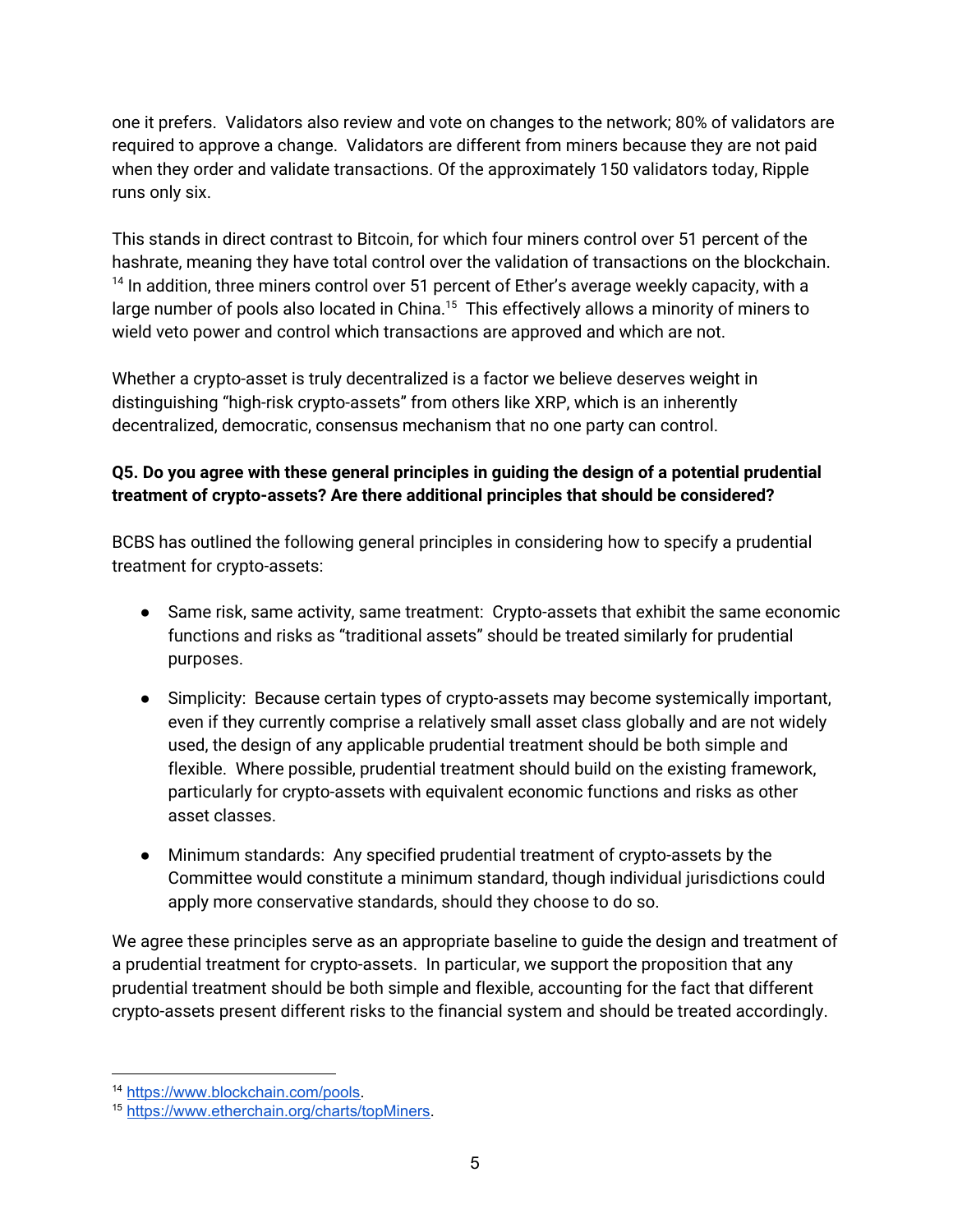**Q6. Are there additional channels other than those listed above by which banks could be directly or indirectly exposed to crypto-assets? Which channels could potentially be the most material for banks? How do these exposure channels vary by different types of crypto-assets? What are the benefits and risks associated with banks' crypto-asset exposures through these different channels?**

BCBS identifies a number of channels through which banks could be directly or indirectly exposed to crypto-assets, including "exchanging crypto-assets for fiat currency, and vice-versa" and "using crypto-assets for internal or inter-bank operational processes." As discussed in response to Question 3, the key benefit of XRP is that it allows financial institutions to settle cross-border transactions globally, on a real-time basis, at a fraction of the cost of traditional services available to market participants. Financial institutions can access liquidity on demand through digital asset exchanges, avoiding the need to pre-fund correspondent accounts and allowing for more efficient use of working capital. We believe the usage and utility of crypto-assets like XRP, which has the ability to create a reliable, instant, and lower-cost cross-border payments experience, will only continue to grow as blockchain adoption becomes more widespread.

#### **Q7. Are any exposure channels likely to change in response to ongoing or envisaged developments in crypto-asset markets?**

We believe that banks can and should be using crypto-assets like XRP as a bridge for exchange and payment purposes as they allow the transmission of money globally, on a real-time basis, at a fraction of the cost of traditional services currently available to market participants. While banks generally do not need to hold XRP on their balance sheets to facilitate transactions, because crypto-assets like XRP are inherently less risky than other crypto-assets that could be deemed investments or securities, we believe that banks should be able to do so under less stringent capital and liquidity requirements than those proposed for "high-risk crypto-assets."

# **Q9. What are your views on the illustrative example of a prudential treatment for high-risk crypto-assets? Which crypto-assets would classify as high-risk based on the criteria set out above? What other features could be considered in specifying the scope for such a potential treatment?**

BCBS describes "high-risk" crypto-assets as having the following features: (1) "they are digital assets that are recorded on a distributed ledger technology platform and are secured cryptographically"; (2) "they are not issued by a jurisdictional authority or another identified issuer"; (3) "they have no intrinsic value and are not explicitly and directly linked to, or backed by, assets with intrinsic values"; and (4) "holdings of the assets do not give rise to a contract between the holder and another identified issuer." It proposes that outright or direct holdings of such crypto-assets be allocated to the banking book and subject to a full deduction from Common Equity Tier 1 capital, while indirect exposures be allocated to the trading book and